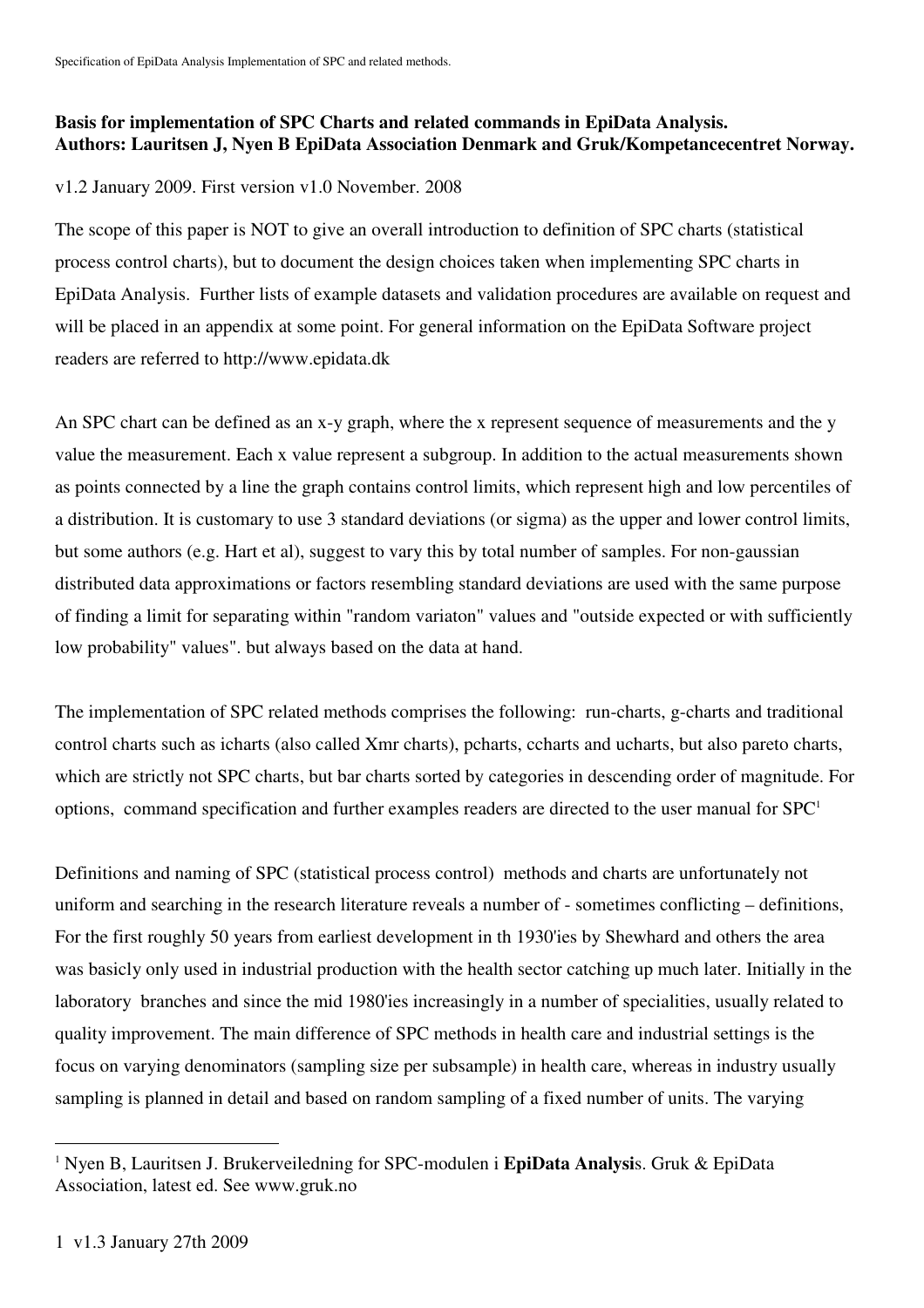exposure volumen (e.g. patient bed days) for a given topic raises issues on needs for standardisation and weighting principles well known in epidemiology or evaluation of public health practice. Other medical practice terms as predictive values for tests well-known from screening of diseases also appear in the medical litterature on SPC, see references later.

Other issues have also been discussed, e.g. whether to designate deviations from random variation as assignable cause or special cause and a debate on the use of "Control" versus more positive phrases, e.g. enhancement or process optimisation. The term Statistical Process Control is maintained in the sense that "Control" refers to the situation or process in question, not to control of the staff in charge of the process.

#### **Relation to statistical distribution**

The theoretical basis for choosing a particular type of SPC - chart is the underlying distribution of the empirical measure in question. Table 1 gives an overview of this as used in the current implementation (v2.1.1.158) in EpiData Analysis.

|                                         | Chart type Type of data<br>and<br>distribution | plot on y-axis         | <b>Examples</b>                                  | Data collected for each<br>subsample/point in time      |
|-----------------------------------------|------------------------------------------------|------------------------|--------------------------------------------------|---------------------------------------------------------|
| <b>RunChart</b> any                     |                                                | y: count               |                                                  |                                                         |
| <b>Xbar-S</b>                           | Continous                                      | $y1:$ mean $y2:$ sd    | waiting time to                                  | $xbar-s > 10$ per sampling                              |
| <b>Xbar-R</b>                           | Gauss                                          | y2:range<br>y1: mean   | procedure                                        | point                                                   |
|                                         |                                                |                        |                                                  | $xbar-r$ 2-10 per sampling                              |
|                                         |                                                |                        |                                                  | point                                                   |
| <b>Pchart</b>                           | <b>Binary</b>                                  | y: proportion          | proportion of all                                | Counts of characteristic and                            |
|                                         | <b>Binomial</b>                                |                        | patients seen by each                            | total for each subsample.                               |
|                                         |                                                |                        | doctor                                           |                                                         |
| <b>Uchart</b>                           | Count                                          |                        | y: rate pr denominator rate pf patient falls per | date of outcome,                                        |
|                                         | Poisson                                        |                        | patient volume                                   | risk volume since last                                  |
|                                         |                                                |                        |                                                  | outcome                                                 |
| <b>Cchart</b>                           | Count                                          | y: count               | count of falls                                   | Counts based on a poisson                               |
|                                         | Poisson                                        |                        |                                                  | process                                                 |
| <b>Ichart</b>                           | Count                                          | $y1:$ count            | patient count of visits                          | Counts based on a binary                                |
| <b>Ichart</b> – $\mathbf{R}$ <i>Any</i> |                                                | y2: moving range       |                                                  | process                                                 |
| <b>Gchart</b>                           | Rare events                                    | y: time or count units |                                                  | days since last infection. date or day number in period |
|                                         | Geometric                                      | since last occurrence  | days since last call of                          | of outcome for each single                              |
|                                         | (left skewed)                                  |                        | acute team                                       | occurrence                                              |
| pareto                                  | categorical                                    | y1: percent of each    |                                                  | reasons for delay in start classification of reasons in |
|                                         |                                                | category as a bar      | of surgery                                       | categories                                              |
|                                         |                                                | y2: cumulative percent |                                                  |                                                         |
|                                         |                                                | x: categories as bars  |                                                  |                                                         |

**Table 1: Types of charts and connection to theoretical distributions**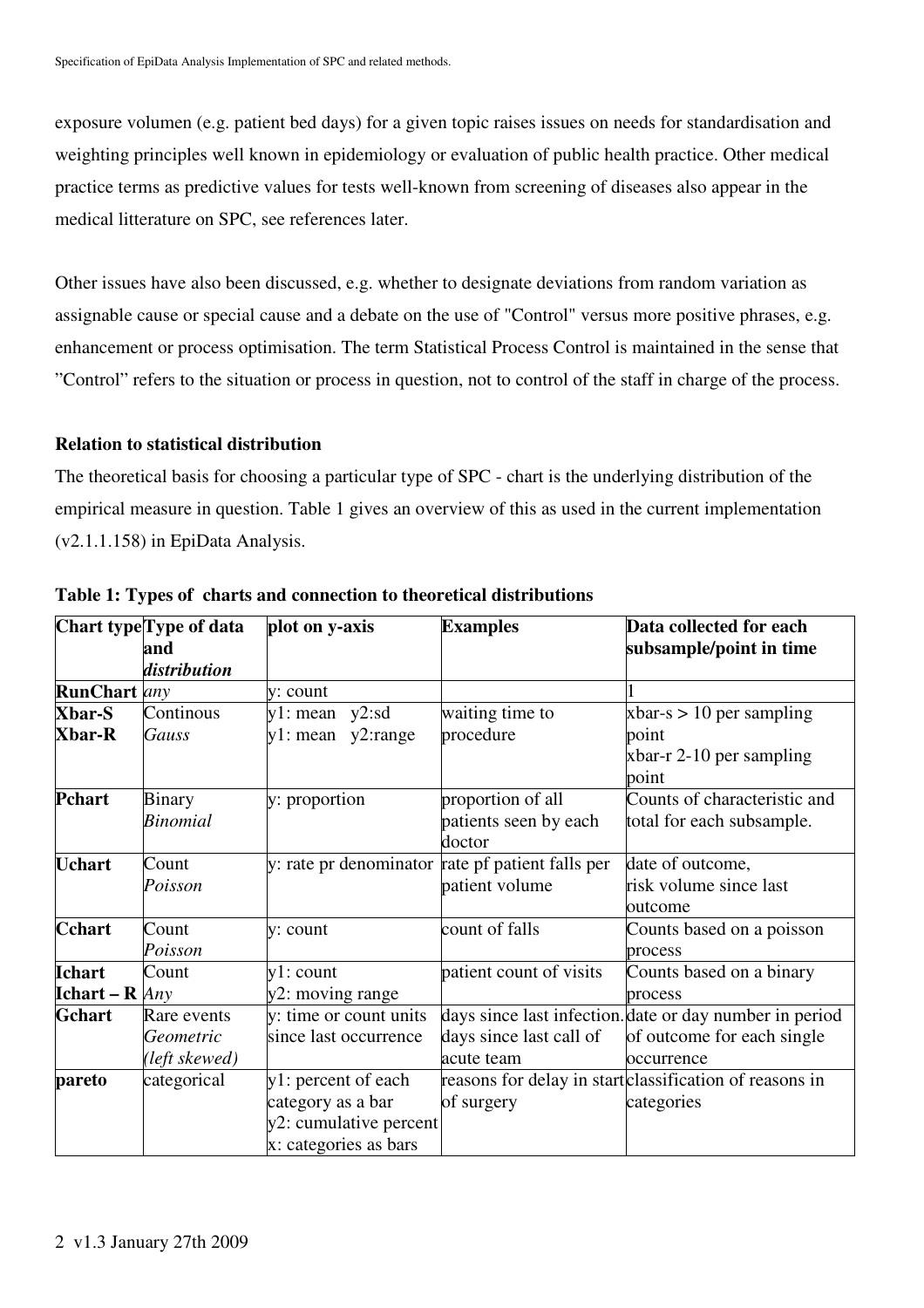$y1 + y2$ : Y-axis with double graphs, y1: top y2: bottom. x-axis is sequence unless stated otherwise

The user group expected to use EpiData Software for quality improvement and documentation based on SPC graphs includes a large group of very experienced professionals, but quite inexperienced in research and project management based on quantitative statistical methods.

A simplification of the decision tree for SPC related methods as shown in table 2 can therefore be an advantage $^2$ :

| <b>Type of Data</b>                      | <b>Recording of</b>                           | <b>Specification of</b><br>observations per time<br>unit.          | <b>Chart</b><br>name | variables needed       |
|------------------------------------------|-----------------------------------------------|--------------------------------------------------------------------|----------------------|------------------------|
| <b>Measurement data</b>                  | data measurements at<br>each point (subgroup) | varying subgroup, more<br>than one observation in<br>each subgroup | Xbar-S               | measurement time       |
|                                          |                                               | one observation per<br>subgroup                                    | Ichart               | measurement [time]*    |
| Count (atrribute)                        | Non conformities                              | Varying denominator                                                | Uchart               | count volume [time]*   |
| data                                     | (Errors) are counted                          | Constant denominator<br>assumed                                    | Cchart               | count [time]*          |
|                                          | Proportions                                   | counts and varying total                                           | Pchart               | count total [time]*    |
| <b>Rare Occurrences</b>                  | Each incident recorded One incident           |                                                                    | Gchart               | (time at incident) $+$ |
| <b>Categorical listing</b><br>of reasons | Survey of reasons<br>recorded                 | All observations                                                   | Pareto<br>Chart      | categories [time]*     |

|                | Table 2: Simplified Overview of analysis commands for use in Quality improvement and |
|----------------|--------------------------------------------------------------------------------------|
| documentation. |                                                                                      |

+: For each occurence of the rare event the date or a sequence number is recorded in the dataset

\*: [time] is meant such that if data are just presented as a sequence of samples, then a possible difference in distance btw. two adjacent datapoints is not relevant. In such cases a sequence (1,2,3...n) will be used for the graphing of data.

In addition to the commands mentioned already Xbar-R has been developed and will not be removed, but the chart above will form the basis for dialogs and menu's supportive of the beginners use of SPC related methods. The main area of usage for EpiData Software is the health sector, where the mentioned charts above are found most relevant.

Calculations for the chart types above are defined in the following texts:

 $\overline{a}$  $2$  Partially based on recommendations by Carey RG. Improving Healthcare with Control Charts. ASQ Quality Press, Milwaukee, Wisconsin, 2003. ISBN 0-87389-562-2. (page 20)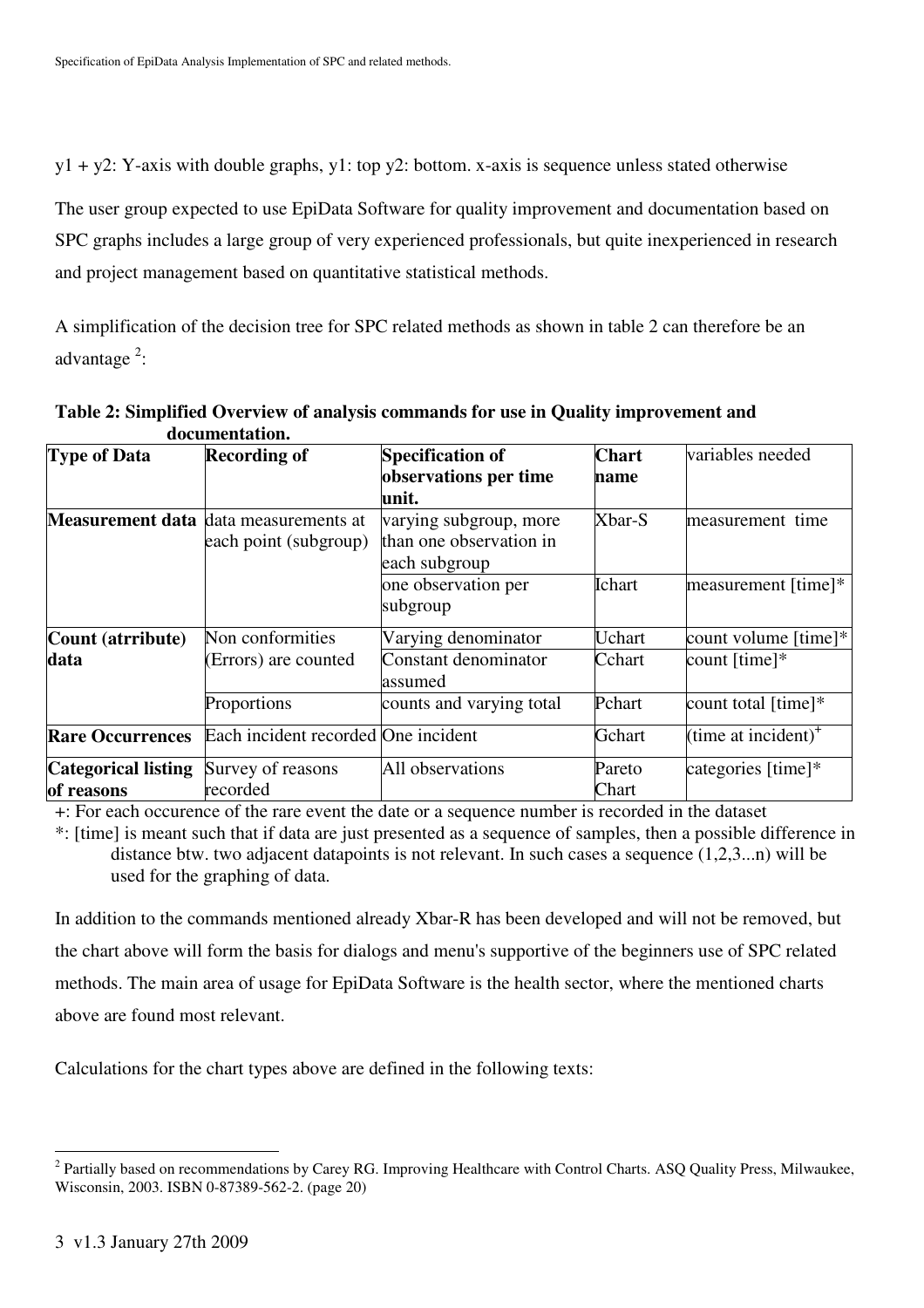- **xbar-s**: Hart, Robertsen, Hart & Lee. Application of Variables Control Charts to Risk-adjusted Timeordered Healthcare Data. Q Manage Health Care. 2004: 99-119. Appendix 1. This results in varying mean for the S chart and varying control limits for the X and the s chart.
- **gchart**: Bennyan J. Number-Between g-Type Statistical Quality Control Charts for Monitoring Adverse Events. Health Care Management Science 2001: 4: 305-318. Also see: Walberg, Frøslie, Røislen. Local Hospital Perspective on a Nationwide outbreak of Pseudomonas Aeroginosa in Norway. Infection Control and hospital epidemiology 2008; 29: 635-41.

#### **uchart, cchart, ichart, pchart: Several sources are available, e.g.:**

NIST.gov statistical handbook. Wikipedia.org . Oakland J. Statistical Process Control. Winkel P. ........... Carey and Lloyd. Measuring Quality Improvement in Healthcare. appendix 1.

## **Non-Random variation.**

Special versus standard variation is at the essensse of analysis with some cautionary guiding for the user by adding tests for what is termed special causes, assignable (see Oakland) or non-random variation (Hart et al). The main issue here is the relation btw. type-1 error (designating a signal as meaningful when it is a random variation), "true warning" and type-2 error (not finding a non-random variation or special cause). Hart et al discusses this in particular in relation to health data, which are often composed or characterised by variations in sampling, e.g. different patient groups or age groups.

Currently most implementations of control-limits are based on 3 standard deviations (Sigma), but implementing total sample size varying Sigma limits, so-called t-limits will be applied, see Hart et al.<sup>3</sup> and Walberg et al.

- 1) Depending on distribution of the data at hand a rough guide is that 60% to 75% of the observations are within one SIGMA on each side of the central value.
- 2) Depending on the distribution 90% to 98% of the observations are within 2 SIGMA on either side of the central value.
- 3) Depending on the distribution 99% to 100% of the observations are within 3 sigma on either side of the central value.

These figures should be borne in mind when deciding if a given distribution is within the expectation or shows non-random variation. The use of too restrictive criteria results in type 2 errors, whereas too loose criteria leads to type 1 error.

The following tests for special variation/assignable causes have been implemented in the software. Test 1 is universely accepted as the most important test, except for G-charts where some concerns on nonrelevance of upper control limit this has been raised by Walberg et al, 2008. Tests are not implemented for pareto charts.

 $\overline{a}$ 

<sup>&</sup>lt;sup>3</sup> Hart, Robertsen, Hart & Lee. Application of Variables Control Charts to Risk-adjusted Time-ordered Healthcare Data. Q Manage Health Care. 2004: 99-119. Appendix 1.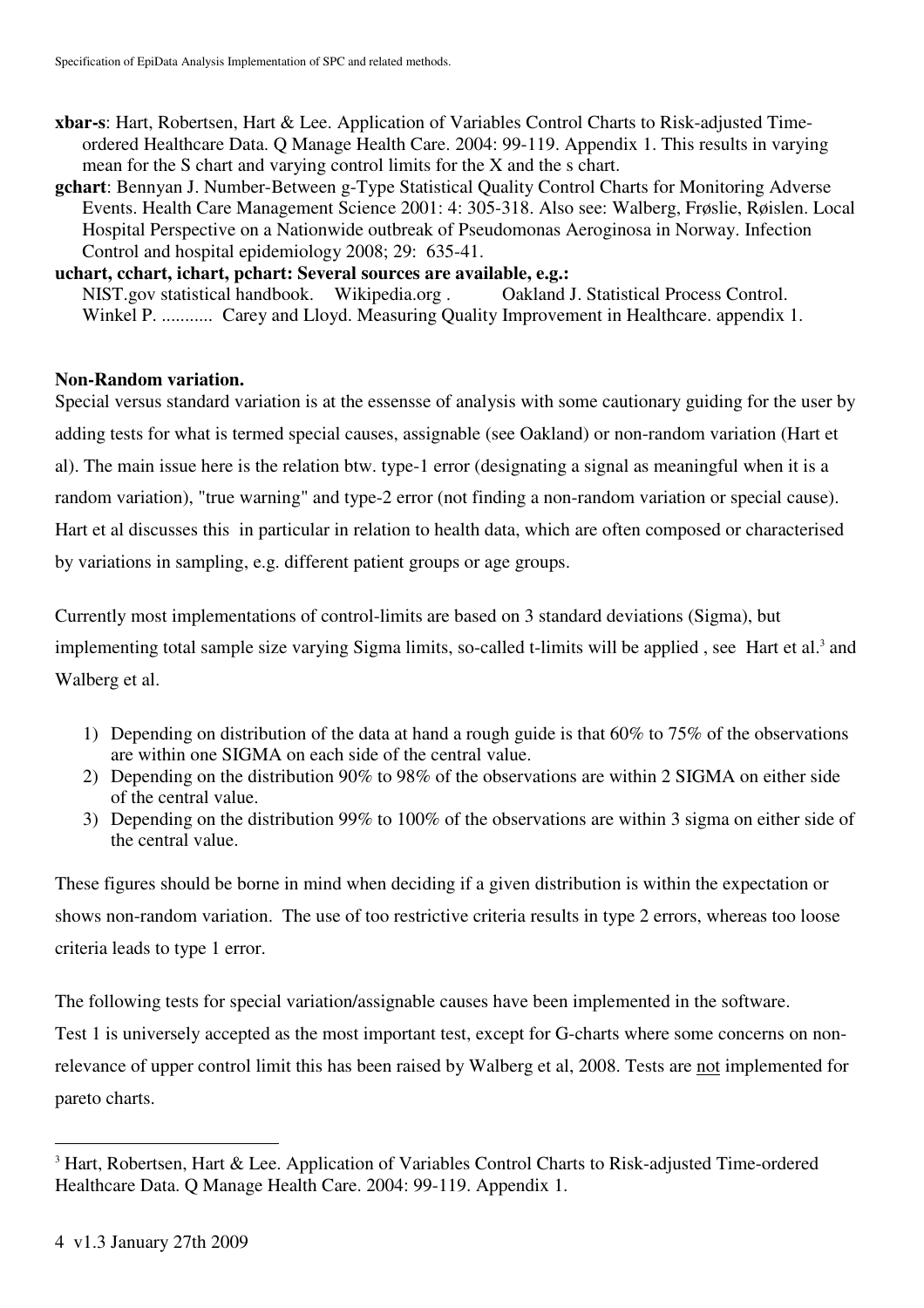Specification of EpiData Analysis Implementation of SPC and related methods.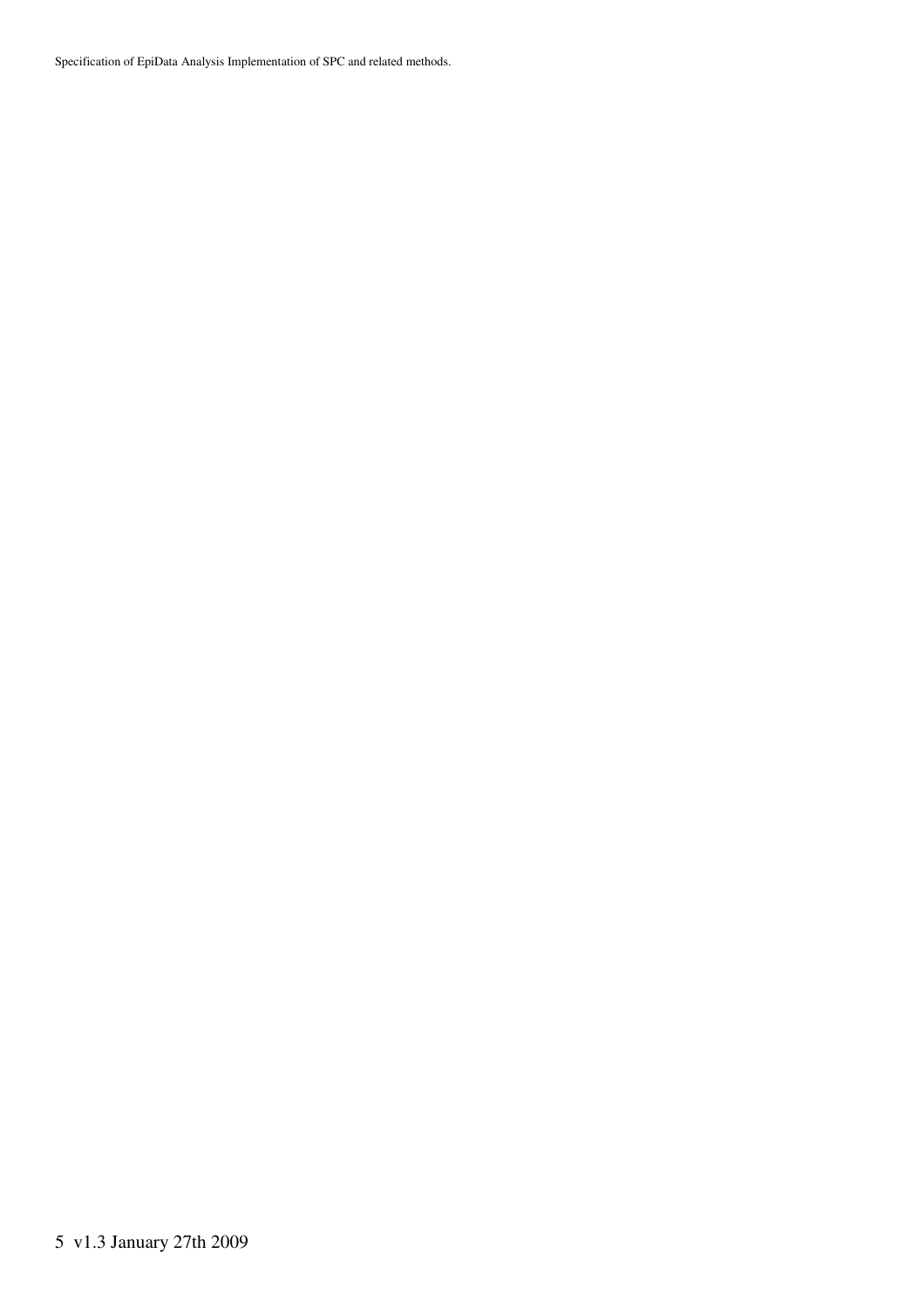| Test | description                                                                                 | Special comments                            |
|------|---------------------------------------------------------------------------------------------|---------------------------------------------|
| 1    | <b>Run Charts:</b>                                                                          | Expected numbers based are based on a       |
|      | Total number of runs exceeds expected                                                       | standard table. A run is defined as a       |
|      | number of runs. Points on median ignored in                                                 | sequence of one or more numbers on the      |
|      | runs. Points on the centerline are disregarded.                                             | same side of the centerline.                |
|      |                                                                                             |                                             |
| 1    | <b>Control Charts:</b>                                                                      | Control Charts: all other charts            |
|      | An observation is outside the control limits,                                               |                                             |
|      | at 3 sigma from the centerline.                                                             |                                             |
| 2    | K or more points in sequence on the same                                                    | One sequence of K or more points counts as  |
|      | side of centerline (shift in the process).                                                  | one. E.g. K+2 in sequence: 1 occurrence.    |
|      | Values on center line are excluded from the                                                 |                                             |
|      | count.                                                                                      | K default is 8                              |
| 3    | K or more points decreasing or increasing in                                                | One sequence of K or more points counts as  |
|      | sequence (Trend). Sequential values of same                                                 | one. E.g. K+2 in sequence: 1 occurrence.    |
|      | size count as one.                                                                          | K default is 6                              |
| 4    | K out of $K+1$ successive points more than 2                                                | One sequence of $K+1$ or more points counts |
|      | sigma away from the centerline.                                                             | as $1. E.g. K+2$ in sequence: 1 occurrence. |
|      | The one not fulfilling the rule cannot be the                                               | K default is 2                              |
|      | first one of the $K+1$                                                                      |                                             |
| 5    | K out of $K+1$ successive points more than 2                                                | One sequence of $K+1$ or more points on     |
|      | sigma away from the centerline.                                                             | same side of centerline counts as 1. E.g.   |
|      | The one not fulfilling the rule cannot be the                                               | K+2 in sequence: 1 occurrence.              |
|      | first one of the $K+1$                                                                      | K default is 4                              |
|      | For all charts: Sigma is 3 by default When T-limits are used this will denend on the number |                                             |

 For all charts: Sigma is 3 by default. When T-limits are used this will depend on the number of observations of that subseries.

Gtest: see below, only for G-charts

For certain types of charts and or combinations of options, not all tests are available. E.g. test 2-5 when "/point" was added. This indicates that the individual measurements (subgroups) represent different entities and a sequence makes no sense. E.g. when each point represent one hospital.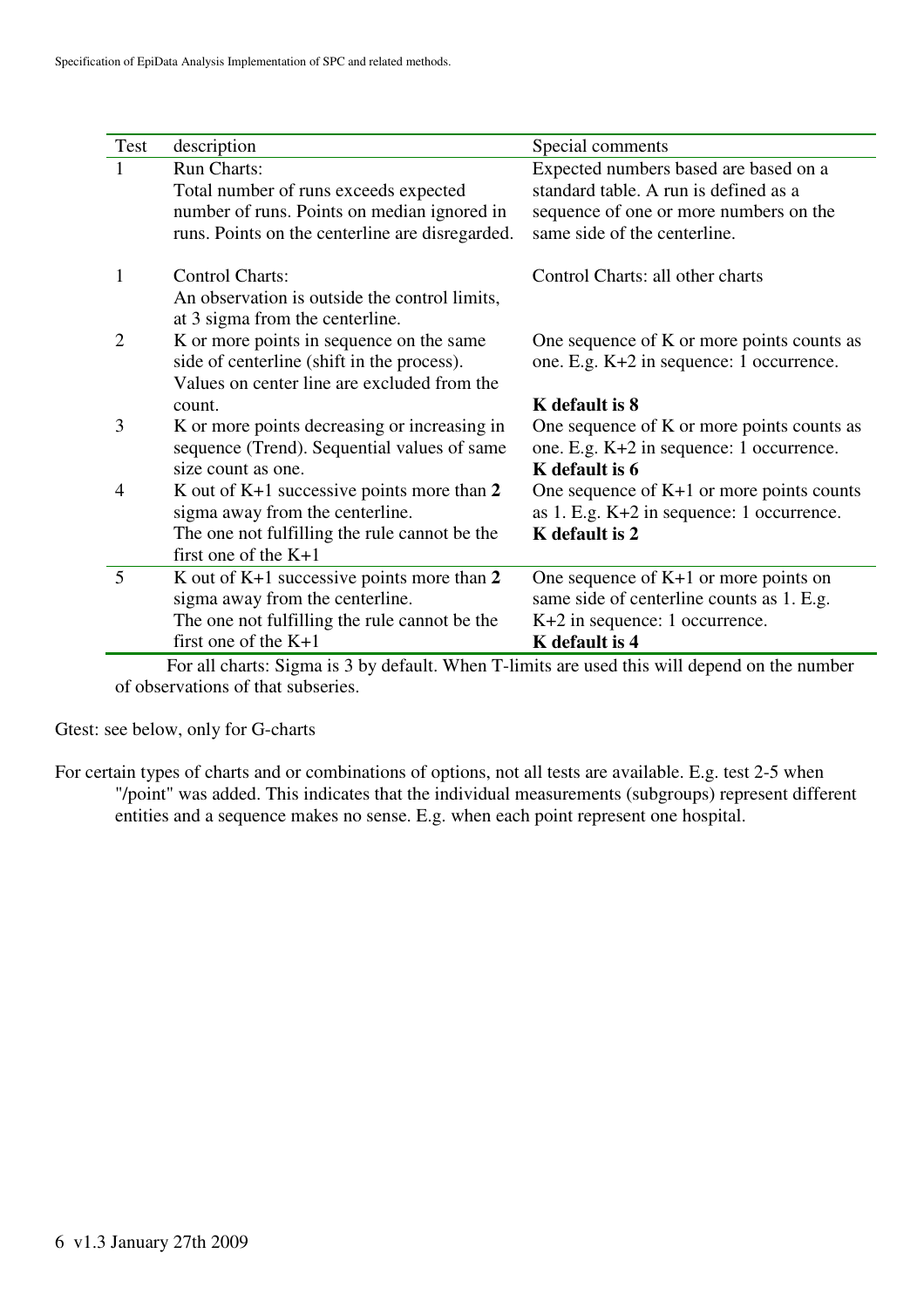### **Actual command formulation**

Based on the comments and clarifications above the following actual commands are available:

|                | <b>Chart name</b> variables needed           | example call               | Special options, comments or sample test  |
|----------------|----------------------------------------------|----------------------------|-------------------------------------------|
| Runchart       | measurement                                  | runchart lege              | /t                                        |
| Xbar-S         | measurement time                             | xbar bp visit              |                                           |
|                |                                              | xbar beddays week          |                                           |
| Xbar-R         | measurement time /range xbar bp visit /Range |                            | Notice that the simplified implementation |
|                |                                              |                            | suggests to replace this with Xbar-S      |
| Ichart         | measurement [time]*                          | <i>ichart</i> lege         | moving range:                             |
|                |                                              | ichart lege tid            | /MR                                       |
|                |                                              | ichart lege dato           |                                           |
| <b>U</b> chart | count volume [time]*                         | uchart falls patients      | Multiplier:                               |
|                |                                              | uchart falls patients week | $\gamma$ per=                             |
| Cchart         | count [time]*                                | cchart falls               | Multiplier                                |
|                |                                              | cchart falls month         | / $per =$                                 |
| Pchart         | count total [time]*                          | pchart lege total          |                                           |
|                |                                              | pchart lege total tid      |                                           |
| Gchart         | "time at incident"                           | gchart dato                | If weight is given the time value is used |
|                | "time at incident" $\lceil w \rceil^*$       | gchart day /w=count        | the number of times given by the count    |
|                |                                              |                            | (non-negative, but could be 0)            |
|                |                                              |                            | /NoUL : no upper limit                    |
|                | Pareto Chart categories [/w]*                | pareto cause               | /w: weight variable for count of          |
|                |                                              |                            | observations                              |

#### **Table 3: Specification and comments on the implementation of single commands n**

\*: Elements in [] are optional .

[time]: If [time] is <u>not</u> given the sequence of data is supposed to represent the sampling order.

#### **Formula's used in the calculation (to be completed)**

|              | <b>Chart name</b> variables needed |  |
|--------------|------------------------------------|--|
| Runchart     |                                    |  |
| Xbar-S       |                                    |  |
| Xbar-R       |                                    |  |
| Ichart       |                                    |  |
| Uchart       |                                    |  |
| Cchart       |                                    |  |
| Pchart       |                                    |  |
| Gchart       |                                    |  |
| Pareto Chart |                                    |  |